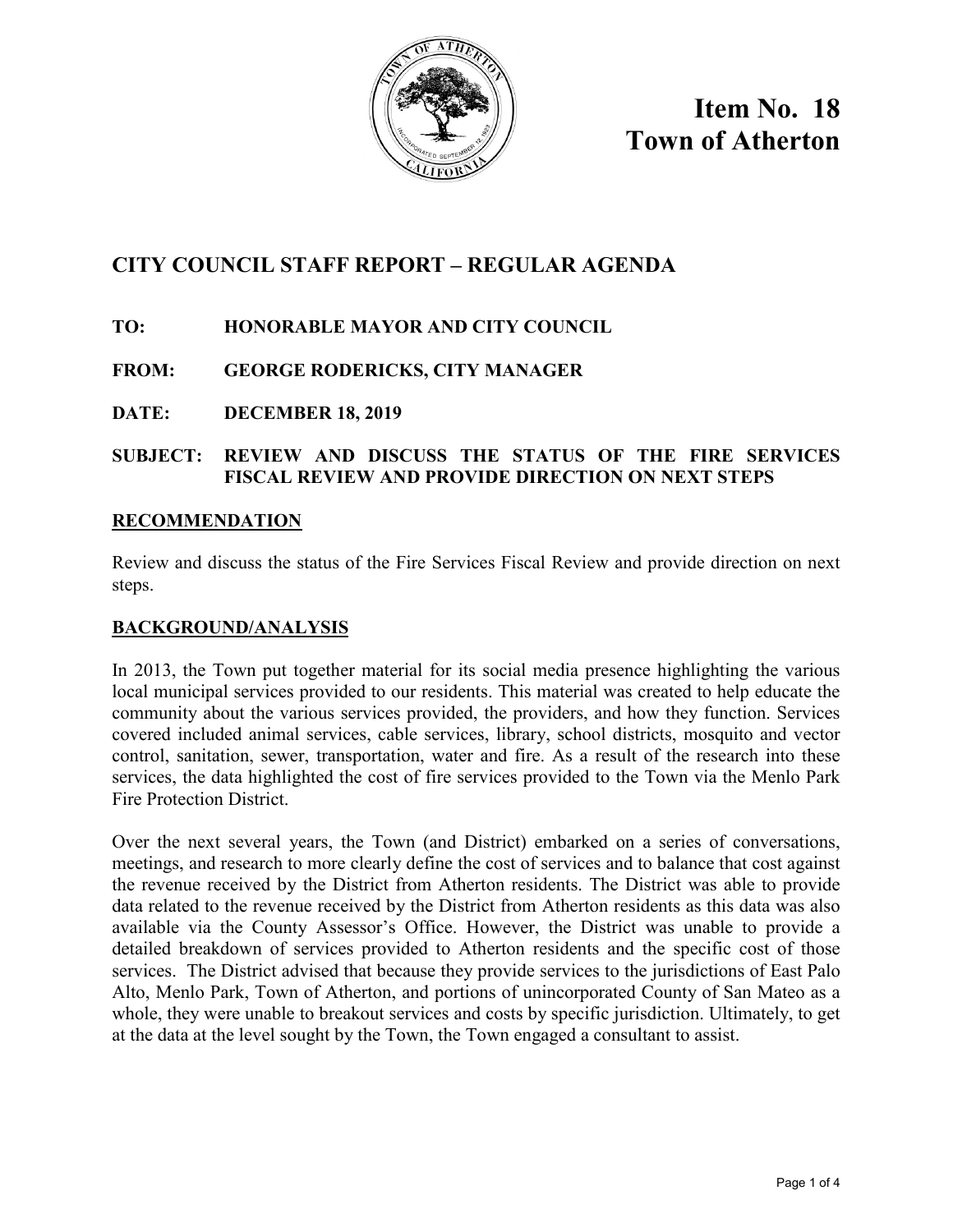A full study was completed exploring alternatives that the Town could pursue. This Study has become known as the Fire Services Fiscal Review or Matrix Study Tasks I-IV. The City Council and Fire District jointly discussed the Matrix Study at a Joint Meeting in January 2019. The group discussed history and findings from the Study.

Following the January 2019 Joint Meeting, a Subcommittee of the City Council and the District's Liaisons were tasked to meet to identify ways to address the issues raised and improve collaboration. The Town put together a list of opportunities, which could be discussed by the subgroup. These opportunities were identified as Partnership Opportunities with the Menlo Park Fire Protection District. The intent of the list was to identify those areas of partnership that would assist with mitigating the equity issues raised in the Matrix Study between the cost of fire services and the revenue provided to the District by Atherton residents.

On July 22, 2019, the District advised that they had discussed the issue(s) with the Board of Directors and that they would like to explore 5 possible partnership areas. These areas were:

- 1) Emergency Management Services
- 2) A Joint EOC or MAC (at Fire Station 1)
- 3) Communications Infrastructure Atherton's Communication Tower
- 4) LRAD and joint community notification systems
- 5) UAS/Drone Agreement

The subgroup met on July 23, 2019 to discuss the Town's list of partnership opportunities as well as the District's list. The Town Subcommittee advised that aside from Item No. 3, the items on the partnership list seemed to be a part of the District's underlying mission of support for communities within the District itself and were not Atherton-specific; therefore, the items did not go toward addressing the equity issue identified by the Town via the Matrix Study. The District advised that following Board discussion, it was made clear that the District believed that any partnership opportunity offered to one of its sub-jurisdictions should be offered to all and therefore the District must be prepared to do so. Therefore, only those partnership opportunities that were within the District's basic mission were considered. The Town's list was largely dismissed in favor of the District's more focused list.

The Town's Subcommittee expressed disappointment that the District did not wish to address the equity issue and expressed that the Subcommittee would have to report back to the Council and suggest next steps. The Subcommittee also noted that since the Town's initiation of concerns of equity, the Fire District has expanded their service model through the acquisition of new facilities, new vehicles, development of a regional fire academy, and enhancement of wages and benefits for fire personnel.

In October 2019, following a report out by the Subcommittee, the Council directed that the Subcommittee meet with representatives from the Local Agency Formation Commission (LAFCO) to explore the possibility of next steps through detachment or other solutions. The Subcommittee met with LAFCO in November 2019. LAFCO advised that they did not support the Town's detachment from the Fire District and believed that the consolidation of services, even at the countywide level, was the best course. Overall, LAFCO advised that they did not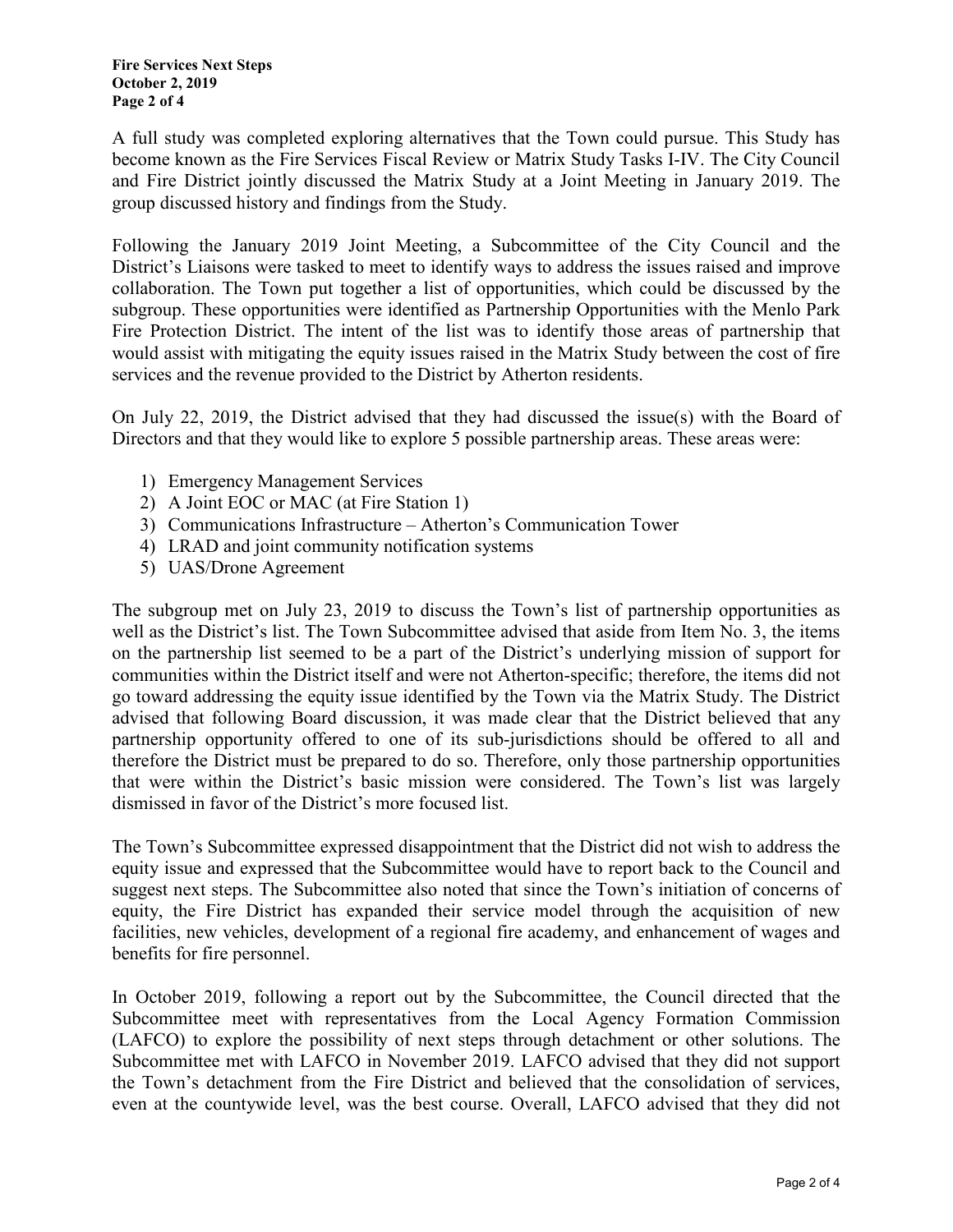have concerns about the fiscal equity issue(s) raised by the Town and felt that remaining in the District provided the best opportunity, not only for Atherton, but for other communities within the District's boundaries.

LAFCO advised that if the Town wished to pursue detachment, the Town could submit an application to do so and that application would be reviewed and processed by LAFCO in proper course. However, LAFCO advised that additional review and information would be required to provide LAFCO with data sufficient to review the application for detachment. That would represent additional cost to the Town.

At this time, the Town, Council, and Council Subcommittee have spent at least 5 years working with the District to identify and solve an equity issue between the cost to provide fire services to Atherton residents and the revenue provided to the District by Atherton residents.

As of FY 2015/16, the property tax revenue provided by Atherton residents to the Fire District totaled \$11.8 million and could be expected to rise each year based on Assessed Valuation at a rate of 3%-5%. Projected forward at a conservative rate of 3%, the *revenue* could be expected to be \$13.3 million or more for FY 2019/20. The cost of services based on the District's FY 2016/17 Operating Budget were estimated at \$4.6 million. Projecting forward aggressively at 5% per year, that *cost* could be expected to be approximately \$5.3 million.

The Matrix Study identified options for consideration should the Town desire to move forward. Those options are:

- Detachment
- Tax Agreements
- Special Legislation

Based on the results of the Study and subsequent conversations with the District and LAFCO, it is unlikely that a tax agreement could be negotiated; unlikely that Special Legislation would be supported; and a detachment application through LAFCO, although it could be pursued and would be processed, would not be supported by LAFCO staff.

#### **POLICY ISSUES**

It has been clearly expressed that the equity issue is unrelated to service delivery and that the District provides the Town and its residents with fire services of exceptional quality. Based on the feedback and discussions with the District, the policy issue is whether the Council would like to move forward with any of the following possible options and to what degree:

- further public education and engagement on the issue;
- completion of a formal application for detachment from the Fire District with LAFCO;
- further conversation with County and/or State legislators in pursuit of legislative relief;
- further conversation with the Fire District to pursue equity projects;
- end further pursuit of this issue; and/or